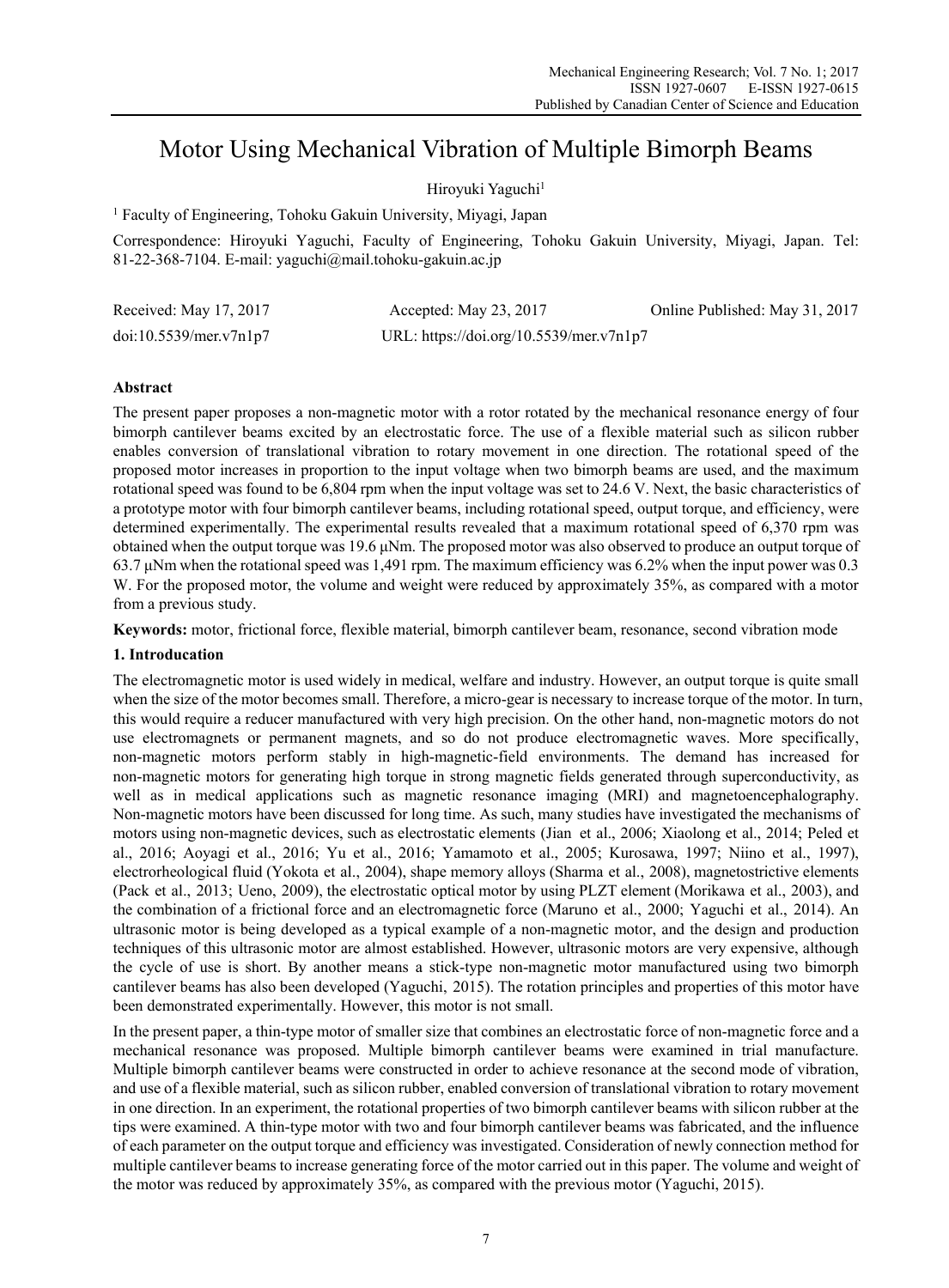#### **2. Structure of Motor having two Bimorph Cantilever Beams**

Figure 1(a) and 1(b) show a schematic diagram of the proposed thin-type motor coupled by two bimorph beams. The motor consists of two bimorph cantilever beams with silicon rubber attached to their tips, a rotor, a bearing, and a steel ball. The size of bimorph beam used in this study was designed to be very small compared with previous study (Yaguchi, 2015). Case of one bimorph beam, no large force is generated. Therefore, two bimorph cantilever beams were connected at the antinode of the vibration node as shown in Figure 1 (c). Thus, consideration of newly connection method for multiple cantilever beams to increase generating force of the motor carried out in this paper. The beams are connected by a steel ball (diameter: 0.2 mm), and exhibit mechanical resonance due to an electrostatic force. The resonance energy rotates the rotor using the frictional drive generated by the silicon rubber. The bimorph cantilever beam is composed of two piezoelectric ceramic test pieces of 2 mm in width, 16 mm in length (L), and 0.055 mm in thickness. A Ni alloy piece having a width of 2 mm, a length of 20 mm, and a thickness of 0.06 mm, as shown in Figure 2. Silicon rubber 2 mm in length, 0.5 mm in thickness, and 1.5 mm in width was used in the present study, as shown in Figure 2. The proposed motor rotates the rotor by picking the silicon rubber, as shown in Figure 3. The rotational principle and simple theoretical formula of the proposed motor has been demonstrated in study (Yaguchi, 2015).



(a) Outline of motor using two bimorph beams (b) Double cantilever beams



(c) Second vibrational mode.

Figure 1. Structure of proposed motor



Double bimorph beams

Figure 2. Schematic diagram of silicon rubber and rotor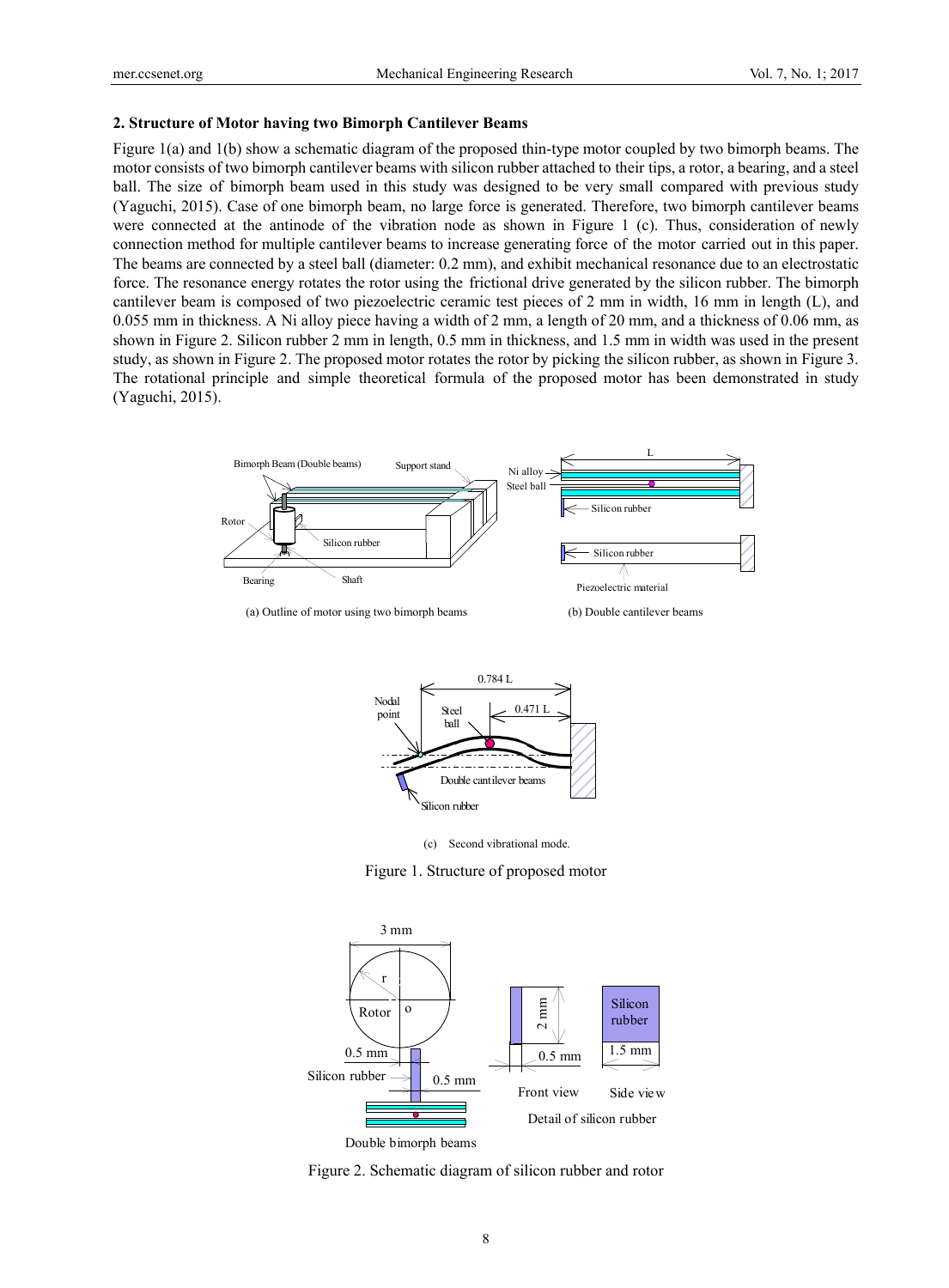

Figure 3. Rotation due to vibration of two bimorph beams

#### **3. Basic Output Torque Properties of Motor having two Bimorph Cantilever Beams**

An experiment was conducted using the experimental apparatus shown in Figure 4. In the experiment, two bimorph cantilever beams were vibrated in the resonance condition by inputting a sine wave produced by a function generator into a power amplifier. The resonance frequency for the first vibration mode measured using the experimental apparatus was 338 Hz, and that for the second vibration mode was 2,112 Hz. A commercial motor with diameter of 6 mm was used to produce a load torque of 19.6 μNm when there was no input current.



Figure 4. Experimental apparatus

As described above, the two bimorph cantilever beams were connected by a steel ball (diameter: 0.2 mm). The connection position for these beams was set to an antinode of the second vibration mode for the cantilever beam. Accordingly, the connection position of the steel ball is 0.471 L, as shown in Figure 1(c). Using the experimental apparatus shown in Figure 4, the rotational properties of the proposed motor were investigated.

Figure 5 shows the relationship between the input voltage to the cantilever beams and the rotational speed. In this case, the rotational speed was linearly proportional to the input voltage. The second vibration mode produces a high output, although the amplitude is small because the resonance frequency of the second vibration mode is high. The maximum rotational speed was 6,804 rpm for an input voltage of 24.6 V.

For the commercial motor, the relationship between the input electric current and the output torque was measured beforehand using a torque meter, with the output torque being changed by varying the input current.

Figure 6 shows the relationship between the output torque and the rotational speed while varying the input power to the cantilever beams. This motor produced an output torque of  $39.2 \mu Nm$  at a rotational speed of  $2,182$  rpm when the input power was 0.2 W.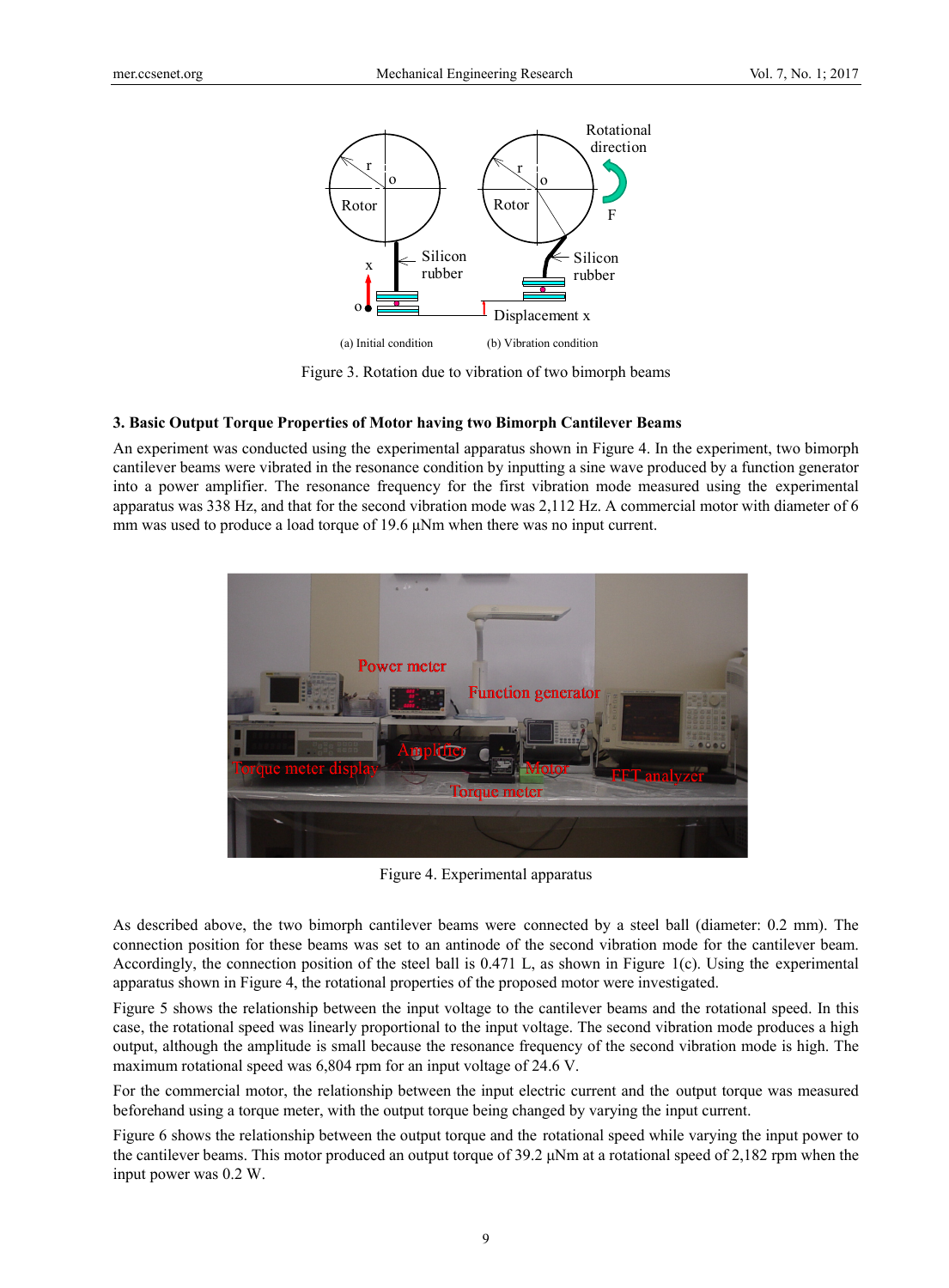

Figure 5. Relationship between input voltage and rotational speed



Figure 6. Relationship between output torque and rotational speed



Figure 7. Relationship between output torque and efficiency

Figure 7 shows the relationship between the output torque and the efficiency when the input power into the two bimorph cantilever beams was varied. The maximum efficiency was 9.6% when the input power was 0.05 W. Based on the results obtained in this experiment, the output torque for this motor not enough. Furthermore, from a practical standpoint, a higher output torque is required.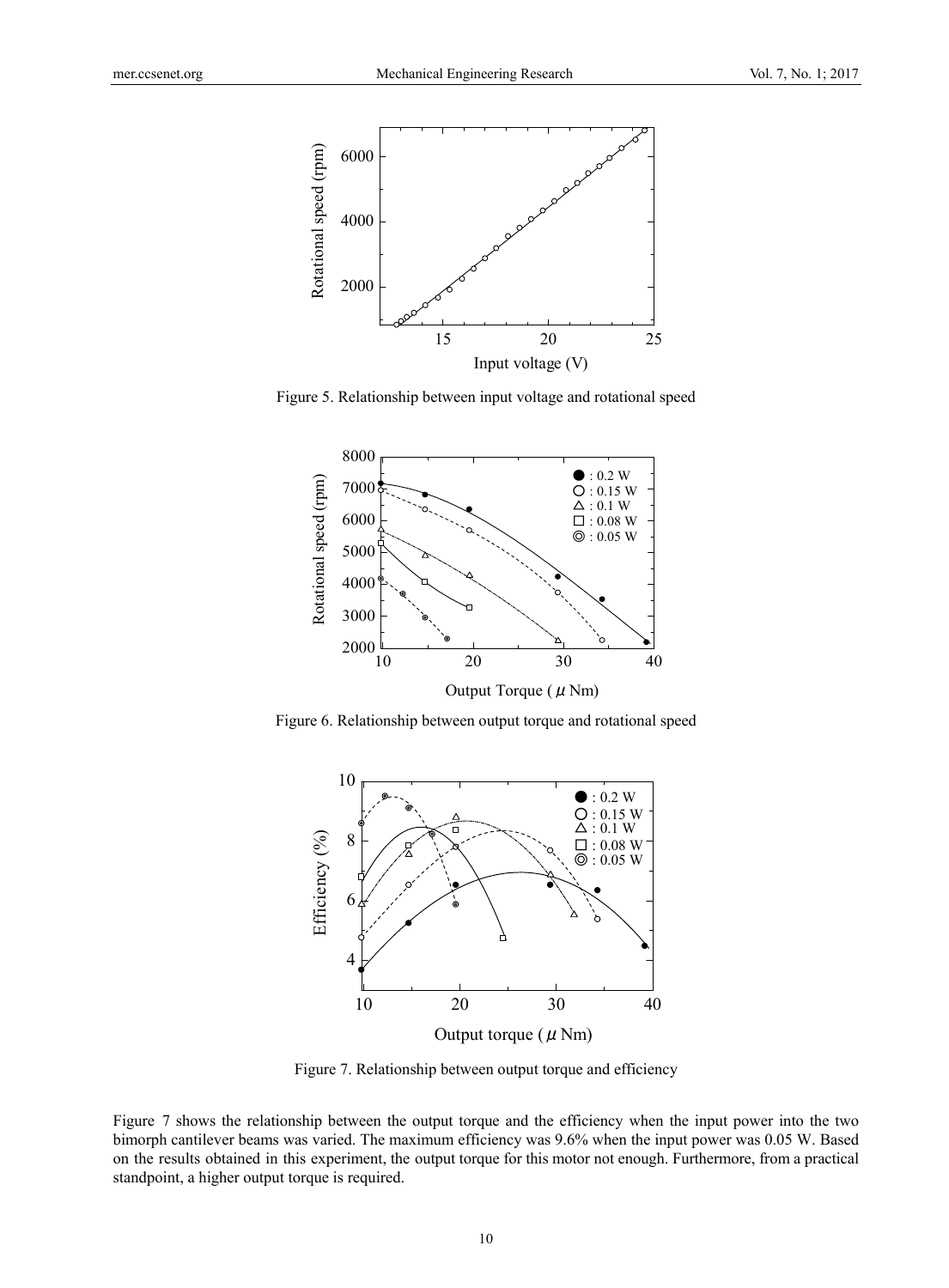#### **4. Output Torque and Efficiency of Thin-Type Motor having four Bimorph Cantilever Beams**

A new stick-type motor with four bimorph cantilever beams was produced, as shown in Figure 8. Figure 9 shows a photograph of the motor. This motor has two sets of double bimorph cantilever beams. The motor has a length of 20 mm, a height of 6 mm, a width of 5 mm, and a total mass of 2 g. The rotor has a diameter of 3 mm, and a thickness of 3 mm. The diameter of an output axis for this motor is 0.3 mm. In the measurement, the two bimorph cantilever beams were driven by the second resonance frequency of 2,112 Hz. Experimental test was carried out by using the experimental apparatus shown in Figure 4.

Figure 10 shows the relationship between the output torque and the rotational speed while varying the input power to the cantilever beams. The motor produced an output torque of 63.7 μNm when the rotational speed was 1,491 rpm.

Figure 11 shows the relationship between the output torque and the efficiency when the input power to the cantilever beams was varied. The maximum efficiency was 6.2 % when the input power was 0.3 W. For the proposed motor, the volume and weight were reduced by approximately 35 %, as compared with a motor from a previous study [16]. Given its small size, this thin-type motor produces a high torque. However, the efficiency is considerably less than that for the motor in the previous study.

Considering the size and weight as the micro-motor by using a thin multilayer cantilever beam, this motor has a very high output. However, the efficiency of this motor is not so high as about 6 %. The main reason for the low efficiency is probably the transformation loss of energy due to the silicon rubber through which the resonance energy is transformed into rotational power A high loss is probably not unique to this motor but

inevitable in any motor for which the propulsion relies on highly frictional pressure applied by an elastic material. An optimization of the dimensions and rigidity of the rubber material is required. In addition, it is conceivable to consider increase of torque by electromagnetic force or a hybrid structure of magnetostrictive element and piezoelectric material.



Figure 8. Thin-type motor with four cantilever beams Figure 9. Photograph of motor





Figure 10. Relationship between output torque and rotational speed